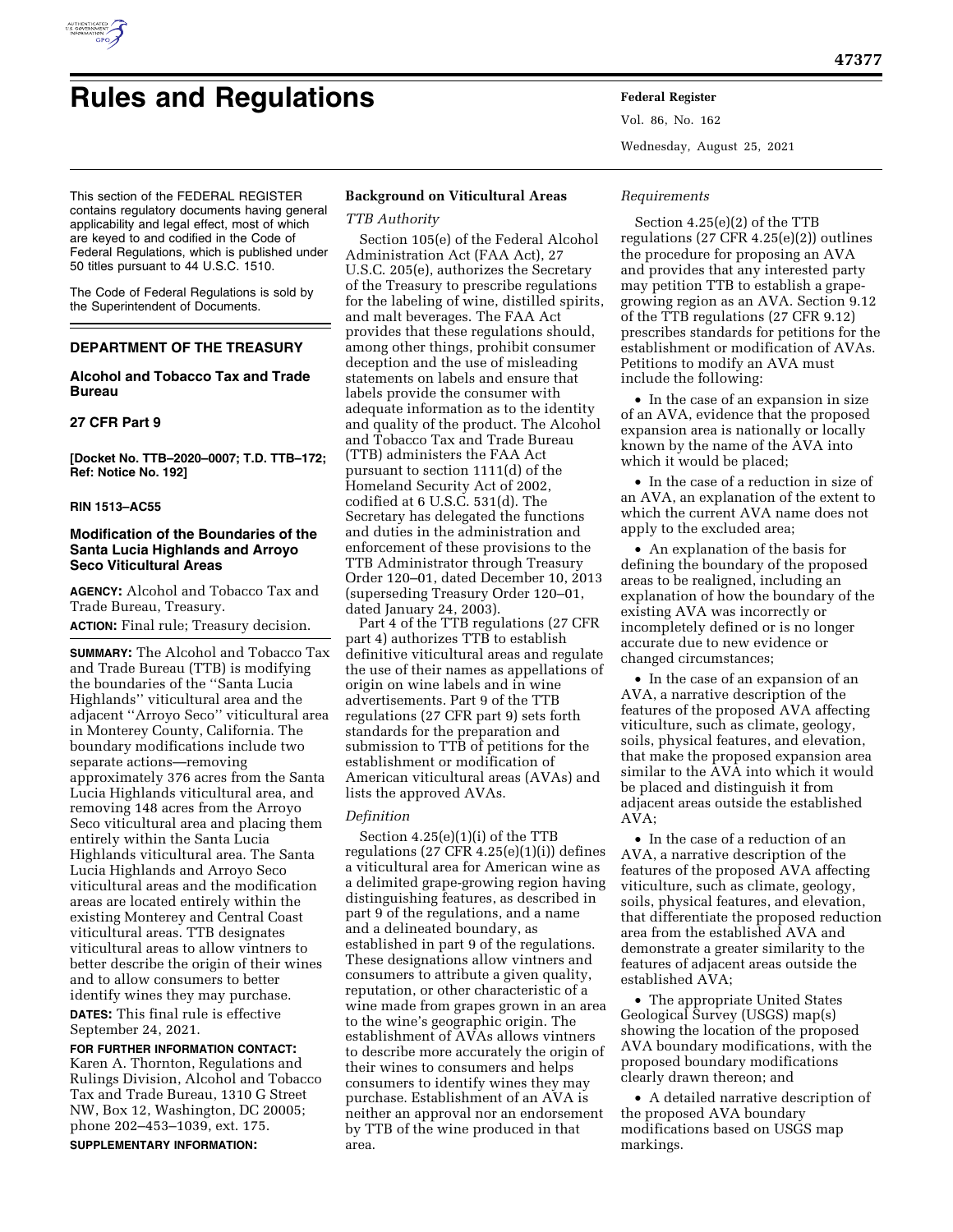# **Santa Lucia Highlands-Arroyo Seco Boundary Modification Petition**

TTB received a petition from Patrick Shabram on behalf of the Santa Lucia Highlands Wine Artisans, proposing to modify the boundary of the Santa Lucia Highlands AVA (27 CFR 9.139) and the adjacent Arroyo Seco AVA (27 CFR 9.59). The Santa Lucia Highlands AVA and the Arroyo Seco AVA are both located within Monterey County, California, and are both located entirely within the established Monterey AVA (27 CFR 9.98) and the Central Coast AVA (27 CFR 9.75). The proposed boundary modifications include two separate actions—removing approximately 376 acres from the Santa Lucia Highlands viticultural area, and removing 148 acres from the Arroyo Seco viticultural area and placing them entirely within the Santa Lucia Highlands viticultural area.

The first proposal would remove approximately 376 acres from the northern part of the Santa Lucia Highlands AVA. The petition states that the proposed reduction area is within the floodplain of the Salinas River and that no vineyards are planted or proposed in this location. The land removed from the Santa Lucia Highlands AVA would remain within the Monterey AVA and the Central Coast AVA.

According to the petition, the topography and soils within the proposed reduction area are more similar to those of the Monterey and Central Coast AVAs than to the Santa Lucia Highlands AVA. For example, the proposed reduction area is located in the floodplain of the Salinas River, has little-to-no slope, and does not have a clear easterly orientation. By contrast, the majority of the established Santa Lucia Highlands AVA is located on a series of alluvial fans and terraces that have a predominately eastern orientation and slope angles ranging from 5 to 30 percent. Additionally, the soils in the proposed reduction area are primarily Psamments and Fluvents, which are suborders of Entisols that are sandy and have little organic material. These soils are uncommon in the remainder of the Santa Lucia Highlands AVA, where Chualar loams are the most common soil, comprising almost 32 percent of the total soils. Chualar loams are described as very deep, well-drained soils formed in alluvial material from mixed rock sources.

The second proposed modification affects a portion of the shared Santa Lucia Highlands-Arroyo Seco AVA boundary. The modification would remove 148 acres of foothills terrain

from the western side of the Arroyo Seco AVA and place them entirely within the southeastern region of the Santa Lucia Highlands. One vineyard containing approximately 135 acres of vines would be affected by this boundary realignment, and the vineyard owner included a letter of support in the petition. The modification would reduce the size of the Arroyo Seco AVA by less than 1 percent and would not have any impact on the boundaries of the Monterey AVA or the Central Coast AVA.

The proposed realignment area is located on an alluvial fan with an easterly orientation and slope angles above 5 percent. The petition states that these topographic features are similar to the alluvial fans found in the Santa Lucia Highlands AVA, whereas the majority of the Arroyo Seco AVA has a gentler slope that gradually becomes nearly flat and lacks an eastern orientation. The soils in the proposed realignment area are mostly Placentia sandy loam, Chualar, and Arroyo Seco soils. All three soils are found in both the Santa Lucia Highlands and Arroyo Seco AVAs. However, the petition states that this combination of soils is more commonly found within the Santa Lucia Highlands AVA, and Placentia sandy loams are not common in the Arroyo Seco AVA outside of the proposed realignment area.

# **Notice of Proposed Rulemaking and Comments Received**

TTB published Notice No. 192 in the **Federal Register** on July 20, 2020 (85 FR 43754), proposing to modify the boundaries of the Santa Lucia Highlands and Arroyo Seco AVAs. In the notice, TTB summarized the evidence from the petition regarding the name, boundary, and distinguishing features for the proposed reduction area and the proposed realignment area. For a detailed description of the evidence relating to the name, boundary, and distinguishing features of the proposed boundary modification areas, see Notice No. 192.

The comment period for Notice No. 192 closed September 18, 2020. In response to Notice No. 192, TTB received a total of eight comments. However, two of the comments did not contain information related to the proposed boundary modifications, or to the AVA program in general, and were not posted to the public docket. All six comments that were posted to the public docket supported the proposed boundary modifications to the Santa Lucia Highlands and Arroyo Seco AVAs.

# **TTB Determination**

After careful review of the petition and the comments received in response to Notice No. 192, TTB finds that the evidence provided by the petitioner supports the modifications of the boundaries of the Santa Lucia Highlands and Arroyo Seco AVAs. Accordingly, under the authority of the FAA Act, section 1111(d) of the Homeland Security Act of 2002, and parts 4 and 9 of the TTB regulations, TTB modifies the boundaries of both AVAs effective 30 days from the publication date of this document.

#### **Boundary Description**

See the narrative description of the boundary modifications of the Santa Lucia Highlands and Arroyo Seco AVAs in the regulatory text published at the end of this final rule.

#### **Maps**

The petitioners provided the required maps, and they are listed below in the regulatory text. The modified Santa Lucia Highlands and Arroyo Seco AVA boundaries may also be viewed on the AVA Map Explorer on the TTB website, at *[https://www.ttb.gov/wine/ava-map](https://www.ttb.gov/wine/ava-map-explorer)[explorer.](https://www.ttb.gov/wine/ava-map-explorer)* 

# **Impact on Current Wine Labels and Transition Period**

Part 4 of the TTB regulations prohibits any label reference on a wine that indicates or implies an origin other than the wine's true place of origin. For a wine to be labeled with an AVA name or with a brand name that includes an AVA name, at least 85 percent of the wine must be derived from grapes grown within the area represented by that name, and the wine must meet the other conditions listed in § 4.25(e)(3) of the TTB regulations (27 CFR 4.25(e)(3)). If the wine is not eligible for labeling with an AVA name and that name appears in the brand name, then the label is not in compliance and the bottler must change the brand name and obtain approval of a new label. Similarly, if the AVA name appears in another reference on the label in a misleading manner, the bottler would have to obtain approval of a new label. Different rules apply if a wine has a brand name containing an AVA name that was used as a brand name on a label approved before July 7, 1986. See § 4.39(i)(2) of the TTB regulations (27 CFR  $4.39(i)(2)$  for details.

The approval of the boundary realignments does not affect the Monterey AVA or the Central Coast AVA. Bottlers using ''Monterey'' or ''Central Coast'' as an appellation of origin or in a brand name for wines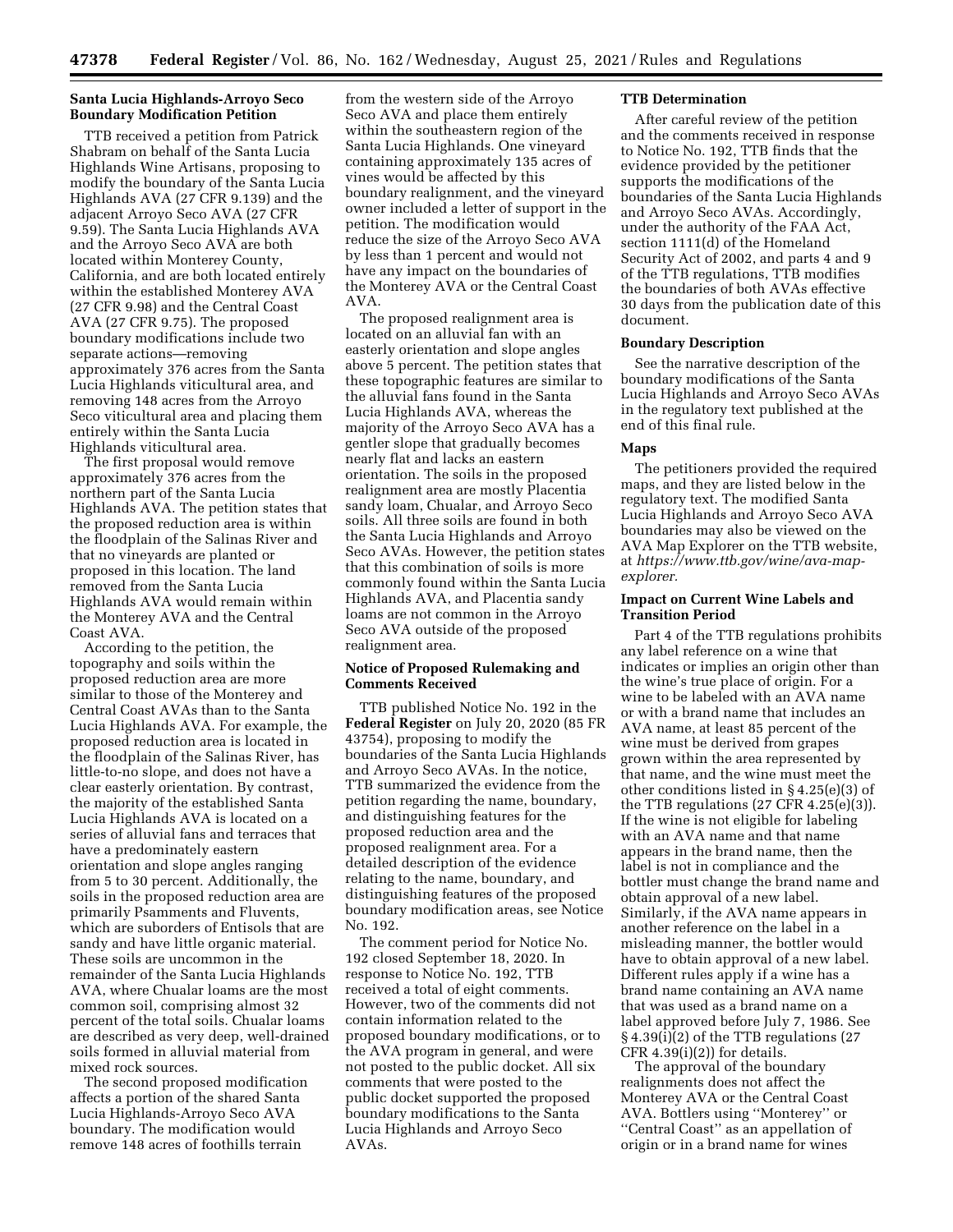made from grapes grown within the reduction area or the proposed realignment area may continue to use those appellations of origin if the wines meet the eligibility requirements for the appellation.

The modification of the northern Santa Lucia Highlands AVA boundary means that wines produced mainly from grapes grown in the reduction area may no longer be labeled with ''Santa Lucia Highlands'' as an appellation of origin. However, TTB does not believe any label holders will be affected by this boundary modification because the petition states that no vineyards exist within the reduction area.

The realignment of the shared Santa Lucia Highlands–Arroyo Seco AVA boundary allows vintners to use ''Santa Lucia Highlands,'' ''Monterey,'' and ''Central Coast'' as appellations of origin for wines made primarily from grapes grown within the realignment area if the wines meet the eligibility requirements for these appellations. For wines whose eligibility for the Arroyo Seco AVA designation depends on the use of grapes grown in the realignment area, a label containing the words ''Arroyo Seco'' may be used on wine bottled within 2 years from the effective date of the final rule, provided that such label was approved before the effective date of this final rule and that the wine conforms to the standards for use of the label set forth in 27 CFR 4.25 or 4.39(i) in effect prior to this final rule. At the end of this 2-year transition period, if the wine is produced primarily from grapes grown in the realignment area, then a label containing the words ''Arroyo Seco'' in the brand name or as an appellation of origin would not be permitted on the label. This transition period is described in the regulatory text of this final rule. TTB believes that the 2-year transition period should provide affected label holders with adequate time to use up any old labels.

# **Regulatory Flexibility Act**

TTB certifies that this regulation will not have a significant economic impact on a substantial number of small entities. The regulation imposes no new reporting, recordkeeping, or other administrative requirement. Any benefit derived from the use of an AVA name would be the result of a proprietor's efforts and consumer acceptance of wines from that area. Therefore, no regulatory flexibility analysis is required.

# **Executive Order 12866**

It has been determined that this final rule is not a significant regulatory action as defined by Executive Order 12866 of

September 30, 1993. Therefore, no regulatory assessment is required.

# **Drafting Information**

Karen A. Thornton of the Regulations and Rulings Division drafted this final rule.

# **List of Subjects in 27 CFR Part 9**  Wine.

# **The Regulatory Amendment**

For the reasons discussed in the preamble, TTB amends title 27, chapter I, part 9, Code of Federal Regulations, as follows:

# **PART 9—AMERICAN VITICULTURAL AREAS**

■ 1. The authority citation for part 9 continues to read as follows:

**Authority:** 27 U.S.C. 205.

# **Subpart C—Approved American Viticultural Areas**

■ 2. Section 9.59 is amended by: ■ a. Removing paragraphs (c)(12) and (13);

■ b. Redesignating paragraphs (c)(14) through  $(21)$  as paragraphs  $(c)(17)$ through (24); and

■ c. Adding new paragraphs (c)(12) through (16) and (d).

The additions read as follows:

#### **§ 9.59 Arroyo Seco.**

# \* \* \* \* \*

# $(c) * * * *$

(12) Then south following Paraiso Road to its intersection with an unnamed, light-duty road north of Clark Road in Section 20, T18S/R6E.

(13) Then east-southeast along the unnamed road for 0.3 mile to its intersection with an intermittent stream.

(14) Then southwesterly along the intermittent stream for 0.2 mile to its intersection with the western boundary of Section 21, T18S/R6E.

(15) Then south-southwest in a straight line for approximately 0.3 mile to the intersection of Clark Road and the southern boundary of Section 21, T18S/ R6E.

(16) Then west-southwest along Clark Road for 0.2 mile to its intersection with an unnamed, light-duty road. \* \* \* \* \*

(d) *Transition period.* A label containing the words ''Arroyo Seco'' in the brand name or as an appellation of origin approved prior to September 24, 2021 may be used on wine bottled before August 25, 2023, if the wine conforms to the standards for use of the label set forth in § 4.25 or § 4.39(i) of this chapter in effect prior to September 24, 2021.

■ 3. Section 9.139 is amended by: ■ a. Redesignating paragraphs (c)(10) through (22) as paragraphs (c)(18) through (30);

■ b. Revising paragraphs (c)(1) through (9); and

■ c. Adding new paragraphs (c)(10) through (17).

The revisions and additions read as follows:

#### **§ 9.139 Santa Lucia Highlands.**

\* \* \* \* \*  $(c) * * * *$ 

(1) From the beginning point, the boundary follows Limekiln Creek for approximately 1.2 miles northeast to the 120-foot elevation contour.

(2) Then following the 120-foot elevation contour in a general southeasterly direction for approximately 0.9 mile to where it intersects with River Road.

(3) Then following River Road in a southeasterly direction for 0.3 mile to its intersection with an unimproved road near the marked 130-foot elevation.

(4) Then follow a straight line southeast to the terminus of the 110-foot elevation contour.

(5) Then follow a straight line southeast 0.9 mile, crossing onto the Gonzales map, to the Salinas River.

(6) Then follow the Salinas River in a south-southeast direction 0.7 mile, crossing onto the Palo Escrito map, to the intersection of the Salinas River and the 120-foot elevation contour.

(7) Then follow the 120-foot contour south for 1 mile, then southeast to its intersection with River Road.

(8) Then follow River Road east for 0.1 mile to its intersection with an unnamed, light-duty road.

(9) Then follow the unnamed road southeast for 0.2 mile to its intersection with the 160-foot elevation contour.

(10) Then follow the 160-foot elevation contour southeasterly for approximately 5.9 miles to its intersection with River Road.

(11) Then follow River Road southeasterly for approximately 1 mile to the intersection of River, Fort Romie, and Foothill Roads.

(12) Then following Foothill Road in a southeasterly direction for approximately 4 miles to the junction of Foothill Road and Paraiso Roads on the Soledad map.

(13) Then follow Paraiso Road in a southerly direction, crossing onto the Paraiso Springs map, to its intersection with an unnamed, light-duty road north of Clark Road in Section 20, T18S/R6E.

(14) Then follow the unnamed road east-southeast for 0.3 mile to its intersection with an intermittent stream.

(15) Then follow the intermittent stream in a southwesterly direction for